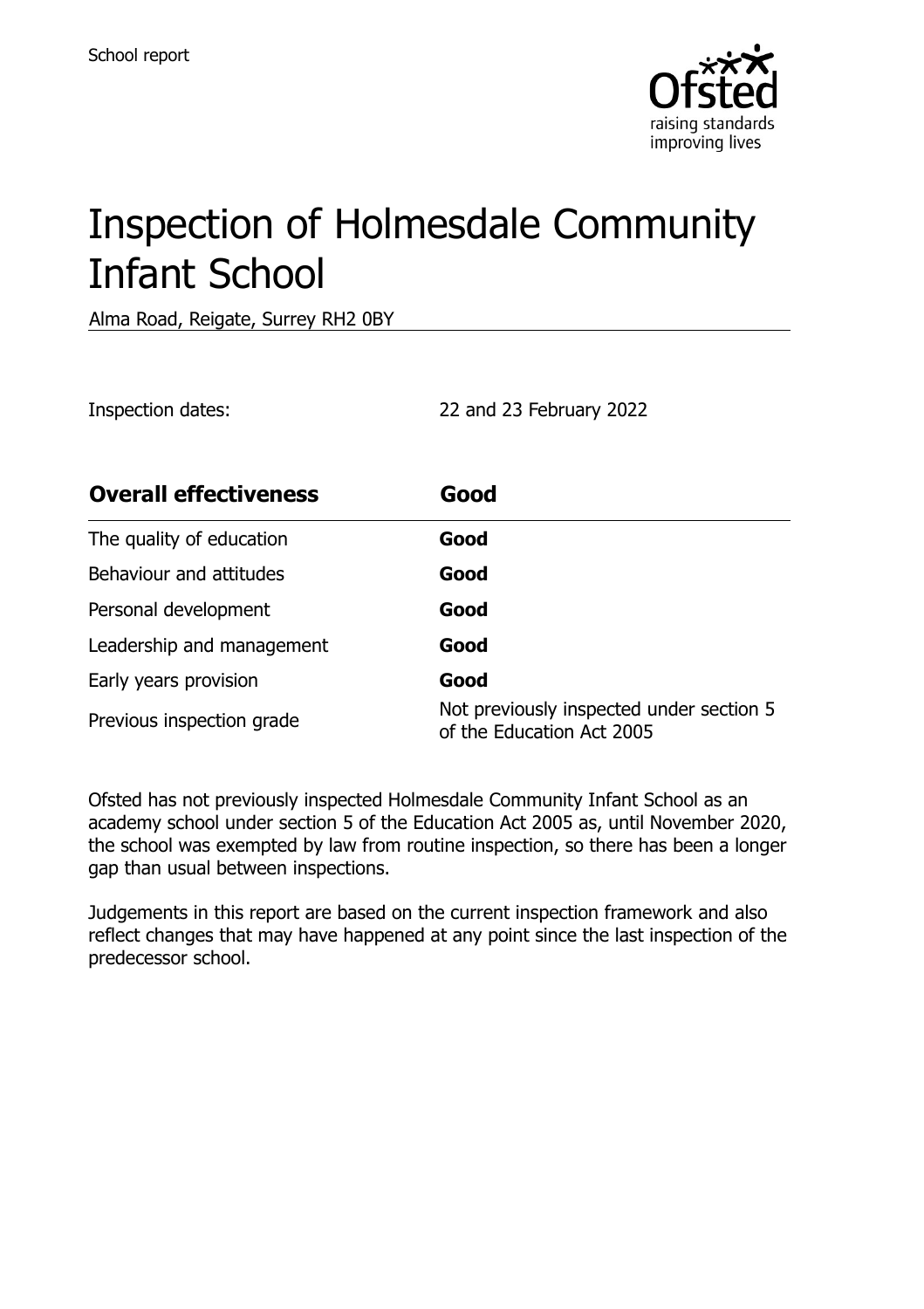

# **What is it like to attend this school?**

Adults at Holmesdale put children at the heart of all they do. Staff show care for every child. The school is inclusive and leaders strive to get to know each child inside out.

Pupils behave well in lessons and work hard. They speak cheerfully about what they do at school. Lunch and break times are a particular favourite. Staff ensure that there are equipment and activities to keep pupils engrossed outside. Pupils talk fondly of friendships and looking out for each other. They know what bullying is and it rarely occurs. Pupils feel safe and protected.

Leaders' high expectations start with instilling independence right from the start of Nursery. They teach children the social and practical skills they need. For example, the youngest children are taught table manners. They can use a knife and fork correctly when eating.

Enrichment beyond the academic curriculum is important to leaders' vision. Visitors come into school to teach pupils new things. Staff make the most of the local area to give pupils first-hand experiences. Pupils are taught important values that prepare them well when they leave at the end of Year 2.

#### **What does the school do well and what does it need to do better?**

Since the headteacher's arrival, she has set about implementing a well-thought-out curriculum that gives pupils exactly what they need. Across subjects, knowledge and skills are identified and sequenced from Nursery through to Year 2. Leaders have pressed on with their plans despite the COVID-19 pandemic. They are passionate about providing the best for pupils.

Leaders have carefully checked the impact on pupils' learning from the COVID-19 pandemic. They have wisely concentrated on the teaching of core skills. Leaders revised the school timetable to enable pupils to practise further their reading, writing and mathematical skills. In early years, teachers are actively promoting children's communication and language and physical development throughout the day. All of these measures are working effectively.

Having chosen ambitious content for the curriculum, leaders are training staff to deliver it well. Teachers are clear how a unit of work is sequenced so that they build on what pupils already know. However, at times, staff lack expert subject knowledge. When this is the case, they tend to think about the activity first, rather than the knowledge pupils need to learn.

In lessons, teachers check pupils' understanding carefully. They look out for typical misconceptions when pupils learn something new and tackle them quickly. However, other than in English and mathematics, leaders have not broken down assessments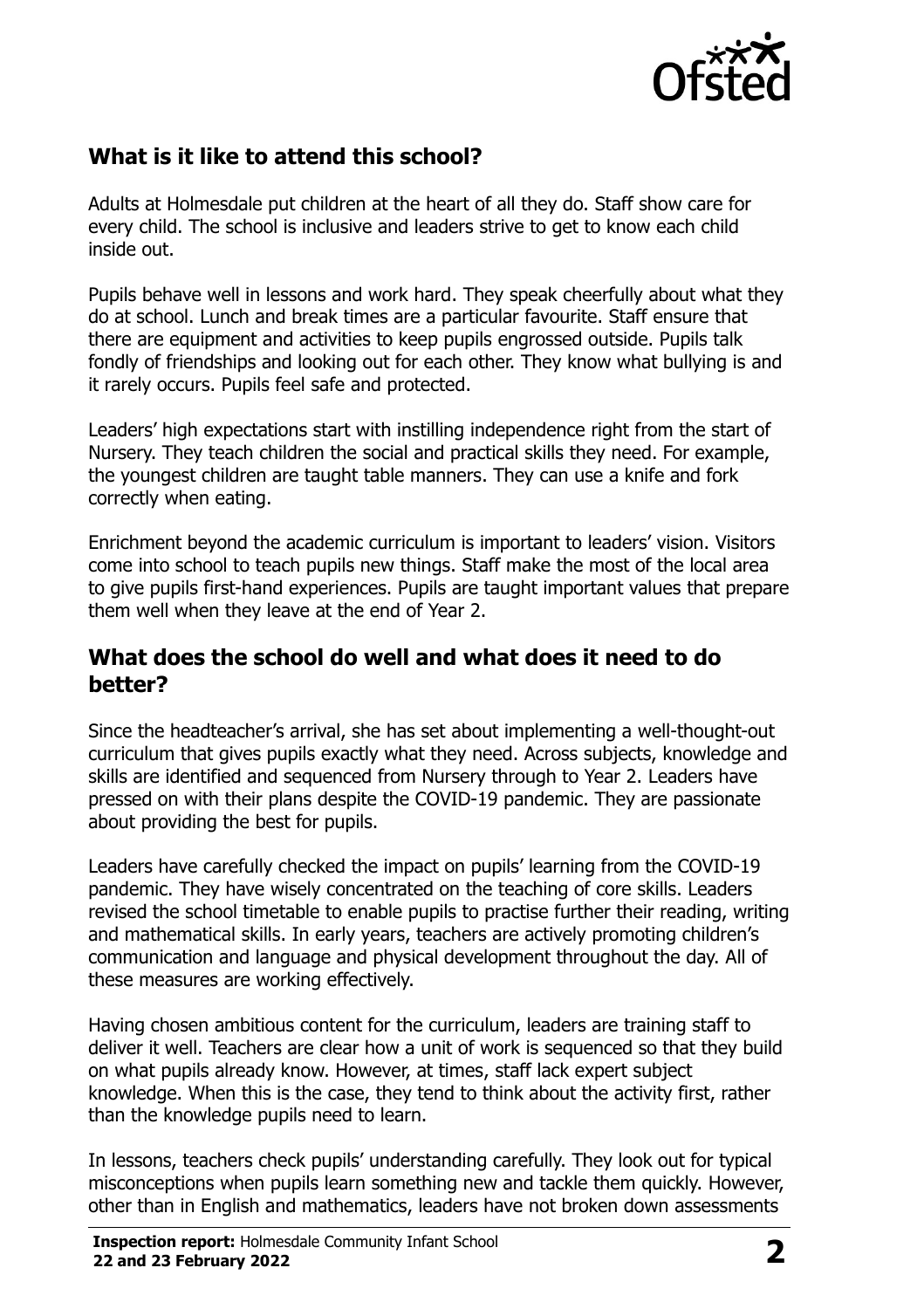

to match the steps of learning in the curriculum. Consequently, staff are not necessarily checking that pupils have remembered key knowledge within a unit of work.

Reading underpins everything in the school's curriculum. Leaders ensure that pupils read a diverse range of books to open their minds and learn about the world. Leaders have recently introduced a new phonics programme to teach pupils how to read, write and spell. The implementation of this is at an early stage, but all the signs are positive so far. Leaders have rightly prioritised staff training. They make it clear to staff that they must follow the programme as laid out. Staff are familiarising themselves with teaching phonics in a consistent and effective way. They are making sure that pupils are reading the right books that come with the phonics programme.

Pupils with special educational needs and/or disabilities (SEND) are well supported. The SEND coordinator knows what is happening for every child. In lessons, teachers ensure that resources and activities are adapted without compromising on ambition. For pupils who may struggle to manage their emotions, leaders quickly involve other professionals where support is needed.

A wide range of clubs are on offer for pupils. The elected school councillors suggest ideas to bring about positive change. Pupils take part in charity work to develop their understanding of helping others. They are respectful and tolerant to anyone who may look or be different to them. Pupils enjoy nominating a friend to receive a coveted friendship school award.

Governors and trustees are strategic and focused on improving the school. They challenge leaders well and probe in depth the impact of leaders' actions to ensure high outcomes for all pupils.

Staff feel that leaders look out for them. It is a happy team. Teachers who are new to the profession are given the time they need to get to grips with the new curriculum and school systems.

# **Safeguarding**

The arrangements for safeguarding are effective.

Pupils' safety is paramount at this school. Leaders do their utmost to look out for them. Staff are well trained to raise a concern. They know that leaders take swift action and refer to external agencies if required. Adults are vigilant and clear that 'it could happen here'. The headteacher keeps detailed safeguarding records and discusses cases and actions regularly with her team. If a child does not arrive at school, staff investigate immediately to find out where the child is. Some safer recruitment checks for new governors were not in place, but leaders quickly addressed this during the inspection.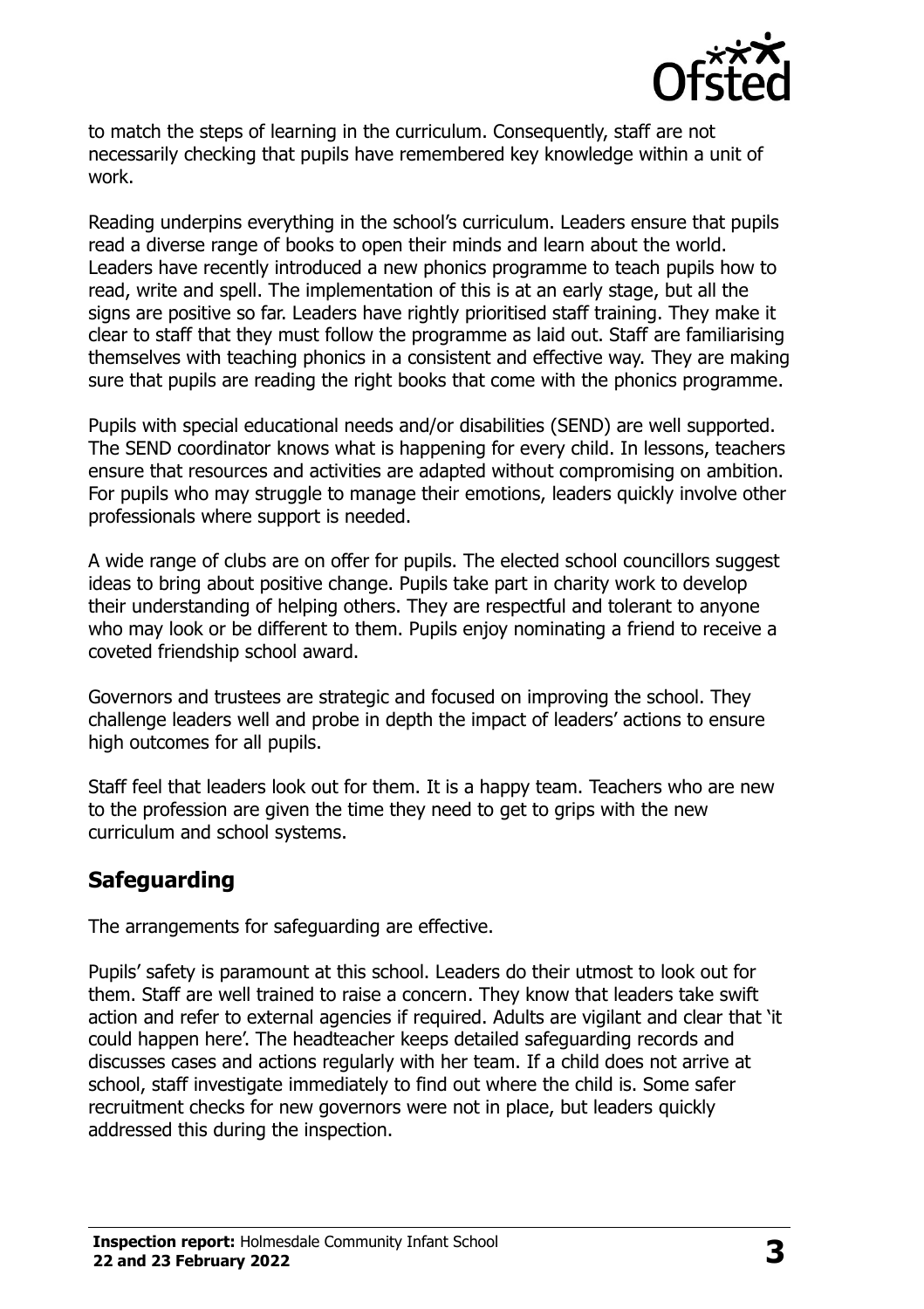

# **What does the school need to do to improve?**

#### **(Information for the school and appropriate authority)**

- Staff's subject knowledge across the whole curriculum is not consistently as strong as it needs to be. As a result, sometimes, teachers are not clear how to set work that focuses on what pupils need to learn next. Leaders should ensure that ongoing professional development for staff is aligned with the teaching of the new curriculum to help pupils build knowledge sequentially.
- $\blacksquare$  In the foundation subjects, assessment is focused on end points. This summative approach does not tell leaders enough about how well pupils are learning in all subjects. Leaders need to ensure that teachers' use of assessment in subjects other than English and mathematics checks precisely if pupils have retained key learning along the way.

### **How can I feed back my views?**

You can use [Ofsted Parent View](http://parentview.ofsted.gov.uk/) to give Ofsted your opinion on your child's school, or to find out what other parents and carers think. We use information from Ofsted Parent View when deciding which schools to inspect, when to inspect them and as part of their inspection.

The Department for Education has further quidance on how to complain about a school.

If you are the school and you are not happy with the inspection or the report, you can [complain to Ofsted.](http://www.gov.uk/complain-ofsted-report)

### **Further information**

You can search for [published performance information](http://www.compare-school-performance.service.gov.uk/) about the school.

In the report, ['disadvantaged pupils'](http://www.gov.uk/guidance/pupil-premium-information-for-schools-and-alternative-provision-settings) refers to those pupils who attract government pupil premium funding: pupils claiming free school meals at any point in the last six years and pupils in care or who left care through adoption or another formal route.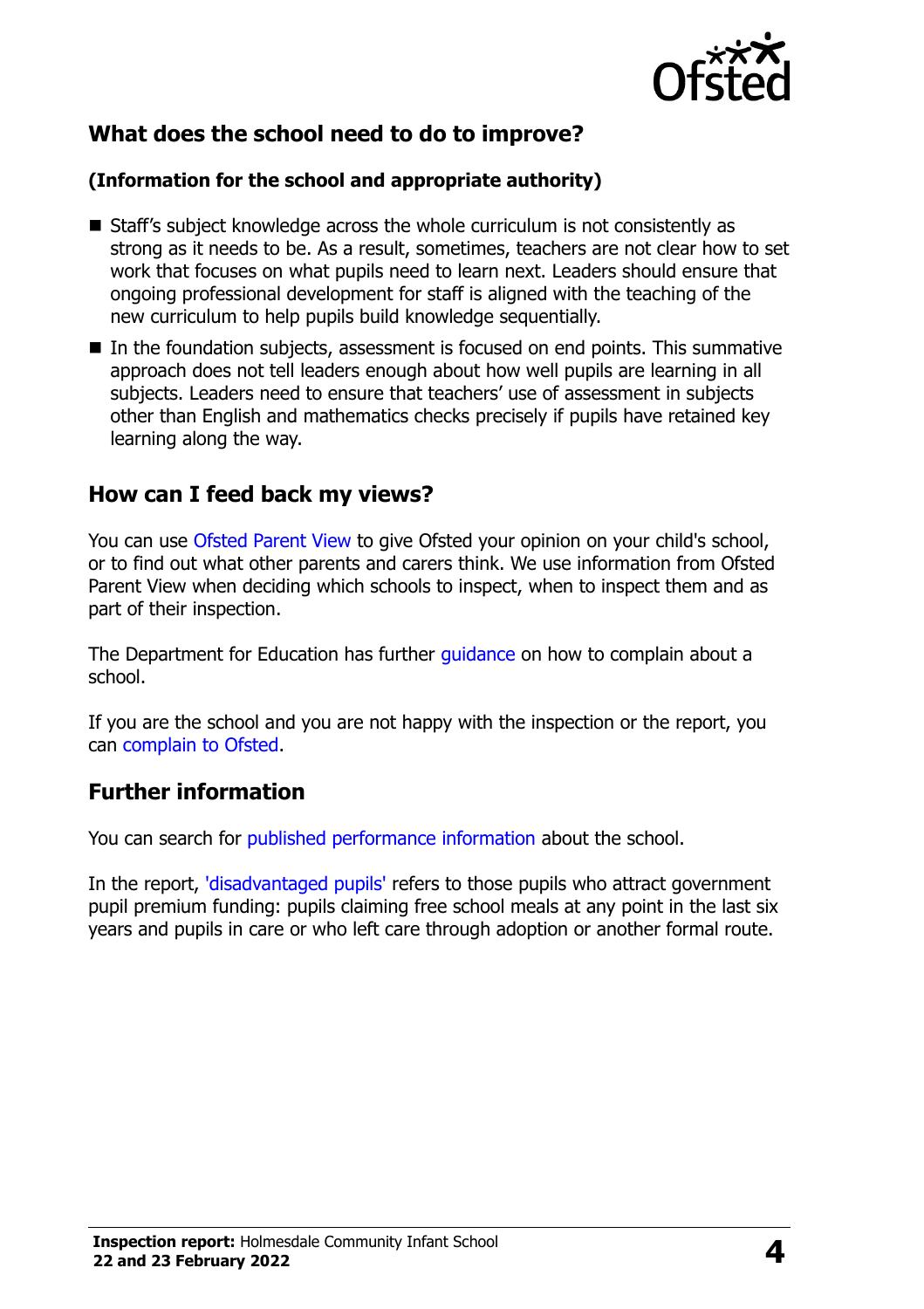

# **School details**

| Unique reference number             | 145213                       |
|-------------------------------------|------------------------------|
| <b>Local authority</b>              | Surrey                       |
| <b>Inspection number</b>            | 10211810                     |
| <b>Type of school</b>               | Infant                       |
| <b>School category</b>              | Academy converter            |
| Age range of pupils                 | $3$ to $7$                   |
| <b>Gender of pupils</b>             | Mixed                        |
| Number of pupils on the school roll | 344                          |
| <b>Appropriate authority</b>        | Board of trustees            |
| <b>Chair of trust</b>               | Nigel Gout                   |
| <b>Headteacher</b>                  | <b>Sharon Mullarkey</b>      |
| Website                             | www.holmesdale.surrey.sch.uk |
| Date of previous inspection         | Not previously inspected     |

# **Information about this school**

- The headteacher joined the school in September 2019. The deputy headteacher is currently on maternity leave. Two phase leaders share the role of acting deputy headteacher.
- The school does not currently use any alternative provision.

# **Information about this inspection**

The inspectors carried out this inspection under section 5 of the Education Act 2005.

- This was the first routine inspection the school received since the COVID-19 pandemic began. Inspectors discussed the impact of the pandemic with leaders and have taken that into account in their evaluation of the school.
- Inspectors met with senior leaders, staff and pupils. The lead inspector met with the chief executive of Greensand Multi-Academy Trust, two trustees and three governors, including the chair.
- $\blacksquare$  The inspection team carried out deep dives into these subjects: early reading, mathematics, science, computing and physical education. To do this, they met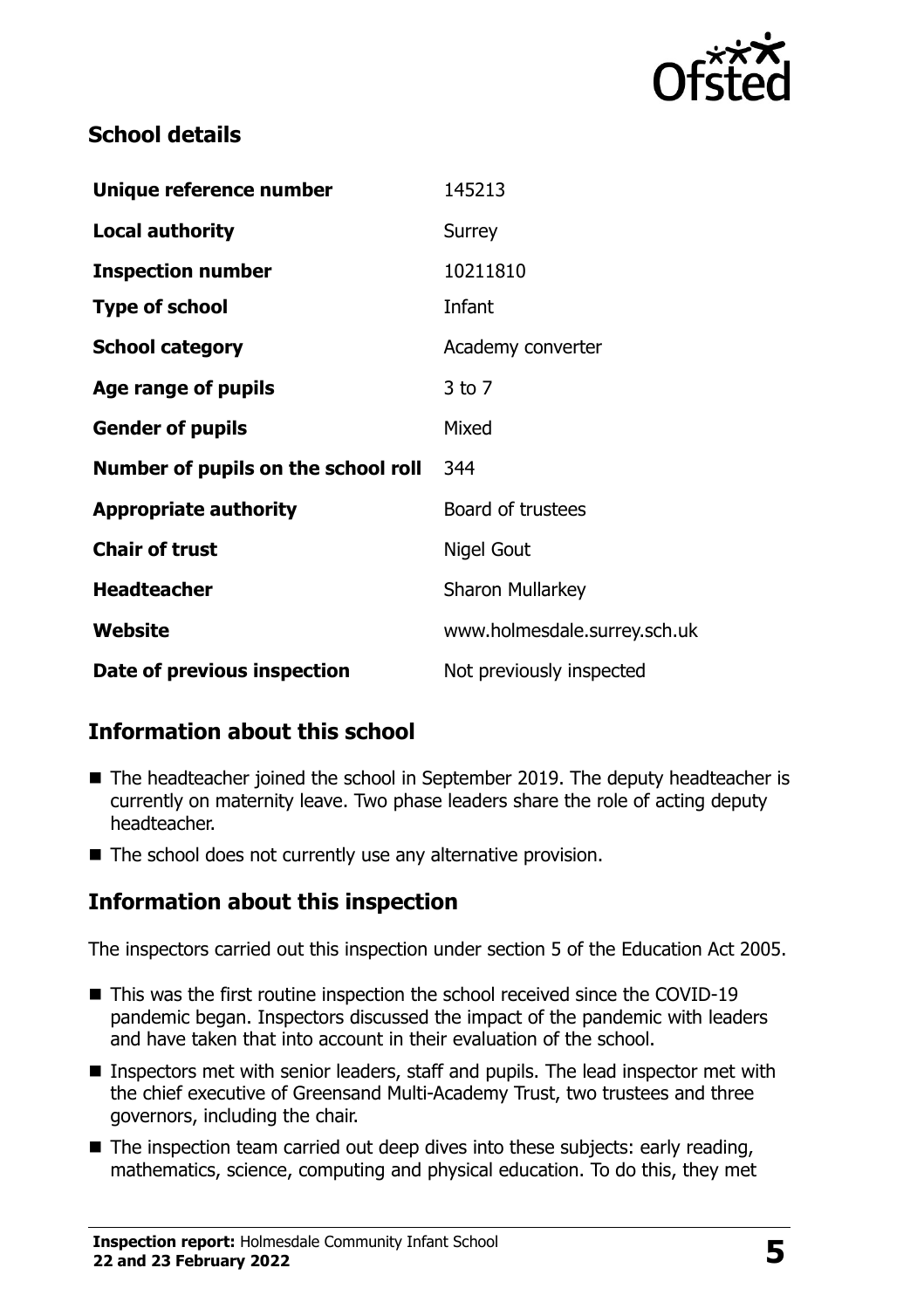

with subject leaders, had discussions with staff and pupils, visited lessons and looked at pupils' work.

- The lead inspector observed some pupils reading to a familiar adult.
- To evaluate the effectiveness of safeguarding, inspectors spoke with staff and pupils. The lead inspector met with the designated safeguarding lead to examine records and actions. This included sampling a range of safeguarding documentation. A team inspector reviewed checks on the safer recruitment of adults.
- Some pupils from different year groups were met with to talk about their learning and experiences at school.
- The views of staff and parents were gathered through discussions and Ofsted's online surveys.
- **Inspectors scrutinised a range of documentation provided by the school. This** included the school improvement plan, leaders' self-evaluation, policies, curriculum documents, pupil premium strategy, published information about pupils' performance and minutes of governance.

#### **Inspection team**

| James Broadbridge, lead inspector | Her Majesty's Inspector |
|-----------------------------------|-------------------------|
| Zoe Harris                        | Her Majesty's Inspector |
| Lizzie Jeanes                     | Ofsted Inspector        |